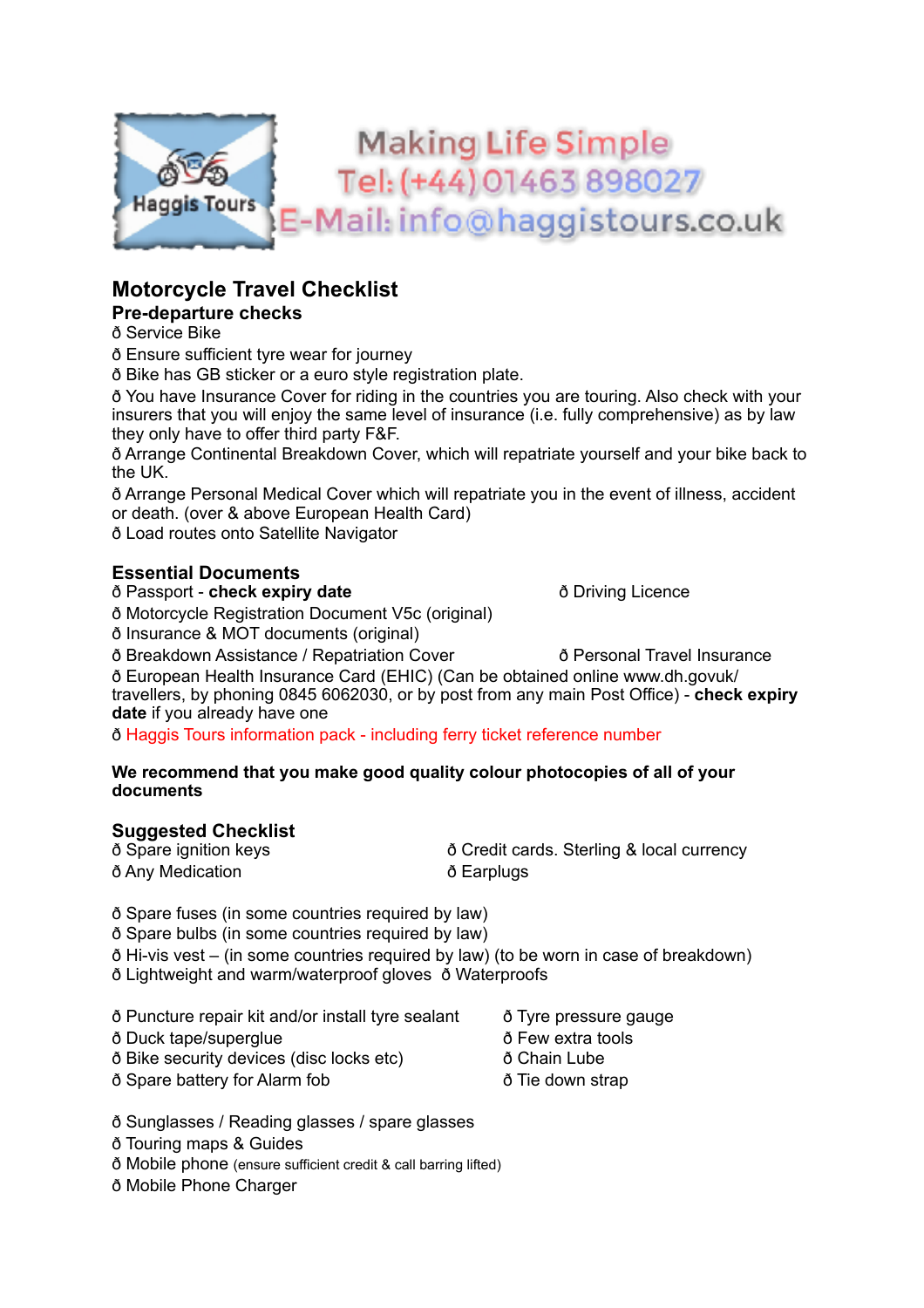ð Satellite Navigator mains charger ð Electric plug converter kit (Boots Chemist, or ferry)

ð Camera w/ empty memory card, and batteries/charger

ð Sun Block/Sun lotion/Lip balm

ð Swimming costume

## **Hints and Tips**

#### **Planning**

It is ok having a free-spirit, but things do not happen on their own. So spend a little time before departure to look at possible routes, things to see, and places to stay. A bit of preparation goes a long way to ensuring you make the most of your holiday. If you are new to touring, we suggest you go with a tour company such as ourselves, we will book ferries, plan routes, reserve hotels, and generally take the hassle out of your holiday plans.

#### **Mileages**

Do not be too ambitious with your daily mileages, Europe is a big place and you are not going to see it in a week. Choose an area you would like to see, and do it well. Then start planning your next trip.

#### **Documents**

Ensure you have all your documents along with contact phone numbers in a waterproof pouch on your person or bike (no good leaving them in your hotel if you break down on a day out). I have mine in a waterproof folder duck taped to the inside of my panniers. Some people put them in a waterproof folder and store them in their back protector.

#### **Insurance**

Carefully check all wording on Insurance, Travel and Breakdown Cover policies, ensure you are covered for **all** eventualities.

#### **Ignition Keys /Alarm fobs**

If travelling with a friend - swap your spare set of ignition keys/alarm fobs for the duration of the tour. Keep any alarm fobs in waterproof bag - not in a pocket - which is going to fill up with water !

#### **Luggage**

Do not trust throw over panniers with waterproof covers - pack contents inside plastic bin liner or similar as well. Test ride with loaded panniers to ensure they are remain secure and do not touch hot exhaust. There are also several products on the market which will prevent luggage slipping and protect paintwork.

#### **Clothing**

Very much a personal and budget choice. I try to dress in layers to cover all the temperature ranges you may experience on your tour. My personal choice is waterproof textile clothing and a cheap hi-vis waterproof jacket from a outdoor clothing shop should the rain become heavy. This helps to keep off the worst of the rain and improves your visibility to other drivers. I am sure many of you are aware of the tip of putting plastic bags on your feet to help you get waterproof over suits on, and the use of free garage forecourt plastic gloves as temporary waterproof covers for summer gloves.

#### **Ferries**

Put bike in 1st gear and on side stand (not centre stand) - this provides a triangle of points of contact, two of which are rubber. Tighten any tie down straps on the side stand side of the bike.

Pack all the items you require for an overnight crossing in one pannier, or tank bag this saves carrying unnecessary luggage to your cabin. Bags can easily be re-packed at your first overnight stop. Used a simple security loop to fasten your helmets to your bike, making even less to carry.